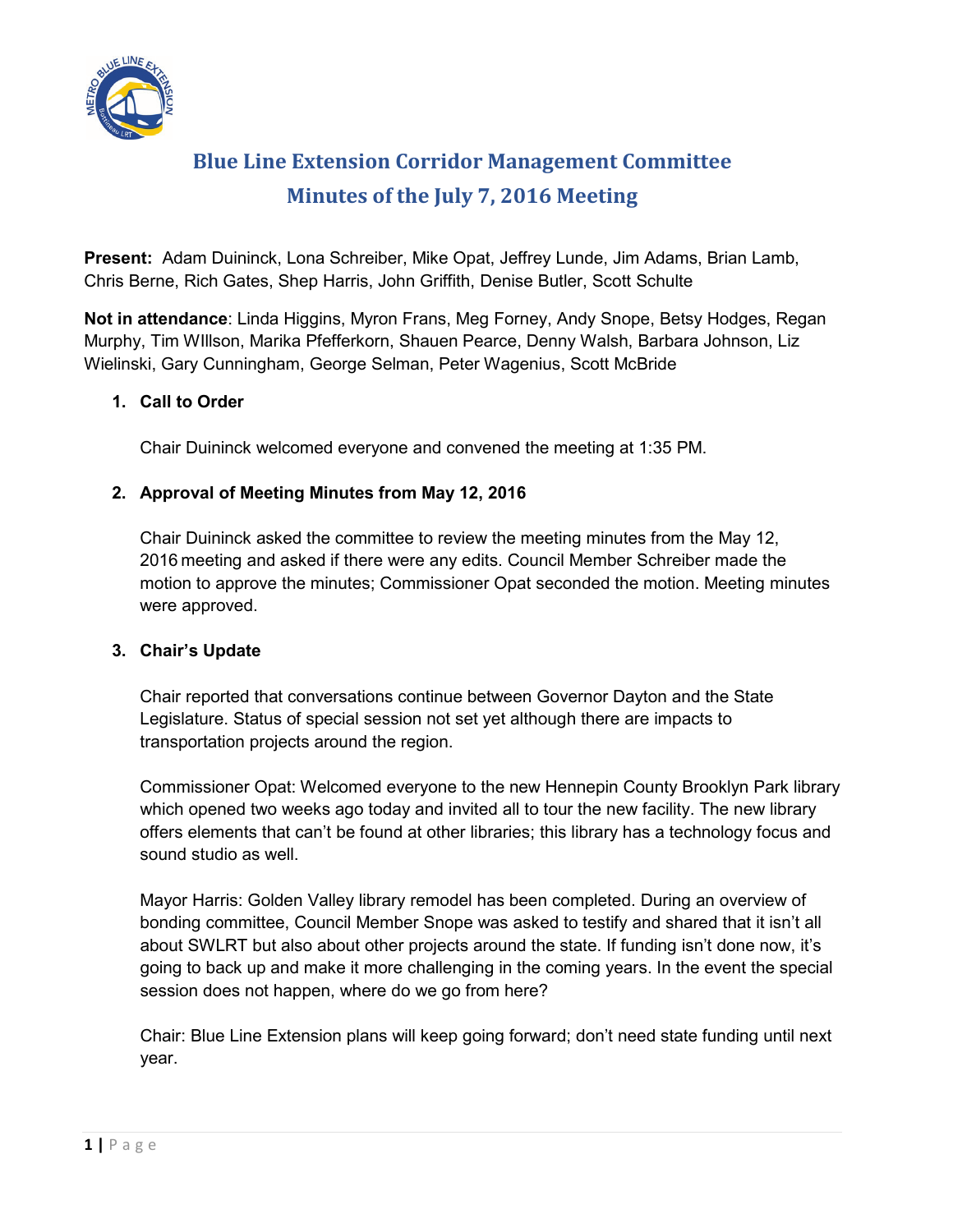

Committee Member Berne: What about property values? There will be lots of impact to housing in the area. CAC meeting is Monday evening, and would like to have that covered. Mr. Berne spoke of housing concerns and property lines impacted by light rail plans.

Dan Soler: There is no update today but we will have some information ready for the next CAC meeting on Monday, and will provide update in the minutes as well.

Community Advisory Committee presentation July 11, 2016 contained research information from the Center for Transportation Studies at the University of Minnesota. Presentation available at: [http://metrocouncil.org/getdoc/893e6718-4065-4bf9-b7fe](http://metrocouncil.org/getdoc/893e6718-4065-4bf9-b7fe-cb057c6ddc83/Presentation.aspx)[cb057c6ddc83/Presentation.aspx](http://metrocouncil.org/getdoc/893e6718-4065-4bf9-b7fe-cb057c6ddc83/Presentation.aspx)

### **4. Cost Participation**

The 2 year process of Project Development is coming to an end this year in late August and the FEIS is moving forward. Next step in the New Starts process is a request to enter into the Engineering phase expected in mid-September.

Mr. Soler explained the cost uncertainty by project phase and how we have progressed in setting a final project budget. Mr. Soler provided updates on DEIS cost estimates (August, 2014), the current cost estimates (December, 2015) and the proposed project budget at 30% Engineering (August 2016).

Additional project cost participation data was reviewed. The project office has coordinated with MnDOT on an \$8.2M participation in additional funding for elements benefiting Mn/DOT in the project. Hennepin County has agreed to cost participation on the portion of West Broadway Ave north of TH 610 which will add \$4.1M additional funds. Brooklyn Park has agreed to cost participation that will add additional funds of \$8.2M for city infrastructure north of TH 610. This local participation along with the appropriate federal match will result in a total of \$40M in new funding for the project.

These additional funds do not increase CTIB, HCRRA or State cost participation.

### **5. Adjusted Project Scope and Cost Estimate Recommendation (No action today)**

Mr. Soler explained three categories that will result in additional cost to the project. They are additional costs resulting from design advancement, environmental mitigations and requirements and new scope additions.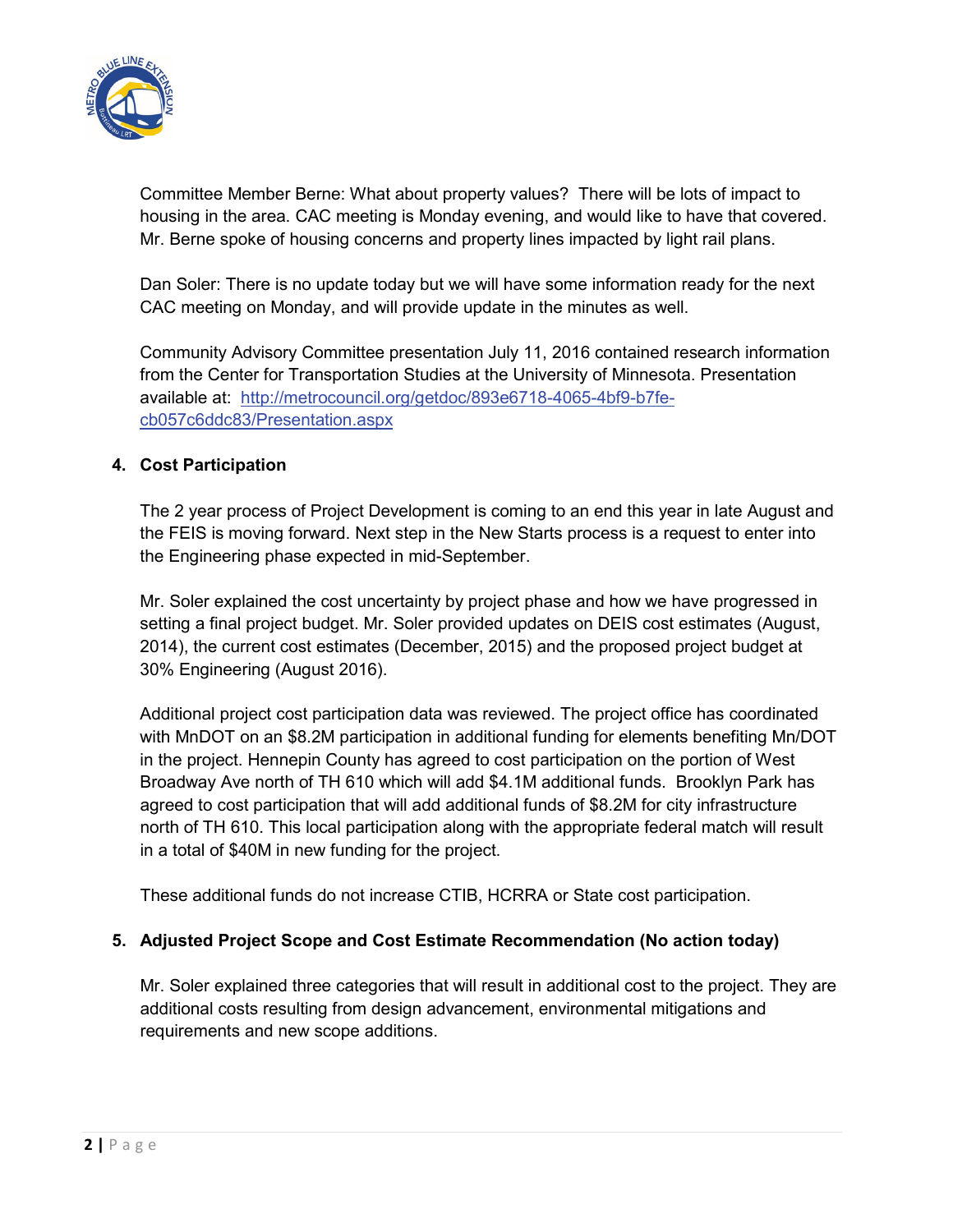

The advancement of the design to 30% has identified an additional \$26M in several areas of the project. These include bridge refinements, parking ramps cost adjustments, rail system elements, traffic signal adjustments and retaining walls.

The environmental mitigations include noise walls, Sochacki Park improvements, visual screening and pedestrian improvements. These measures add an additional \$14M in new costs to the project.

These two categories would be funded with the additional \$40M in new cost participation and result in a new overall project cost of \$1.536 B.

Potential scope additions at a total cost of \$31M include 63<sup>rd</sup> Avenue at-grade pedestrian improvements (\$1M); the Bass Lake Road pedestrian bridge with elevator on west side (\$9M); (the addition and cost of elevators on the east side [\$3M] of road was discussed), modifications to the Rail Control Center (\$4M), modifications at the Hiawatha OMF to accommodate LRV overhaul functions (\$9M), and rail crossings and gates north of TH 610 (\$5M) .

Each of these items was presented to the committee by Mr. Soler with an explanation of the work and an estimated cost. The committee will be asked to take action on which of these items they agree to add to the project. The cost for the scope items added (between \$0 and \$31M) will be funded by a reduction of project contingency. The current project contingency is 30% and funding of all the scope additions would lower the contingency to 28%.

The committee moved to a discussion about the scope items as presented and discussed the merits of them. Key topics in the discussion included:

Maintenance responsibilities of the proposed pedestrian bridge. The project office suggested that maintenance and ownership should be the responsibility of the City. Mayor Adams informed the committee that this was recent news to the City of Crystal and they were not ready to make such a commitment. Mayor Harris requested information about maintenance costs for the bridge. Commissioner Opat reiterated that the County would not be assuming responsibility for ownership and maintenance of a pedestrian bridge. It was agreed that the project office and the City of Crystal need to discuss this topic in more detail prior to the next CMC meeting.

Commissioner Schulte raised his concern about lowering the contingency amount at this point in the project. Numerous risks remain including railroad negotiations, continued design and cost uncertainty in construction bids. The entire construction industry is busy and the available workforce is a concern.

The committee discussed the need for the Hiawatha OMF modifications to accommodate LRV's to be included in the Blue Line extension project rather than a separate capital project. General Manager Lamb explained why this project tips the need for these improvements in the context of the overall LRT program.